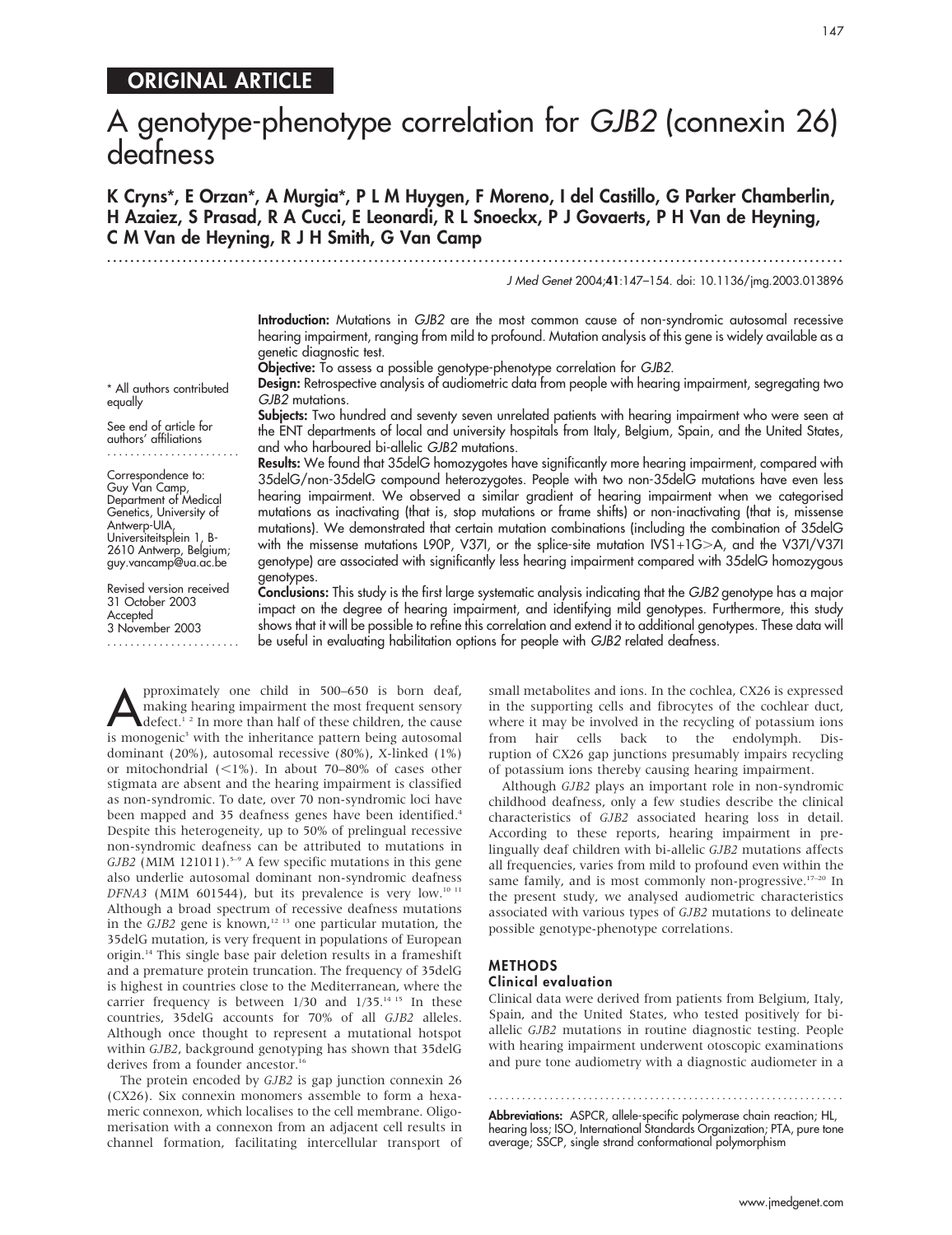soundproof room following International Standards Organization (ISO) standards.<sup>21</sup> People with features of syndromic hearing impairment were excluded from the study. Individual binaural mean pure tone thresholds (dB hearing loss (HL), air conduction level) were available for 0.5, 1, 2, and 4 kHz. Out of scale measurements were coded as 120 dB hearing loss. Median threshold values were calculated for each relevant subgroup of patients. The severity of hearing impairment was defined by the degree of hearing loss in the better ear: average thresholds between 21–40 dB were considered as mild hearing impairment, 41–70 dB as moderate hearing impairment, 71–95 dB as severe hearing impairment, and  $>95$  dB as profound deafness.<sup>22</sup>

In Italian children aged between 6 months and 2 years, individual binaural tone threshold was obtained by visual reinforcement audiometry, and confirmed with click evoked auditory brainstem response (ABR) also called brainstem evoked response audiometry.

American and Belgian children below the age of 2 were tested by conditioned oriented reflex audiometry, auditory brainstem response, or pure tone audiometry. There were no Spanish children below the age of 2 in our study sample.

#### GJB2 mutation analysis

Various methods were used for mutation analysis of the GJB2 gene. For the Italian samples, GJB2 mutation screening was performed by single strand conformational polymorphism (SSCP) under various conditions followed by DNA sequencing.17 The Belgian samples were prescreened for 35delG. No further testing was done on people identified as 35delG homozygotes. If only one mutant allele was detected, the entire coding region of GJB2 was sequenced. Samples from Spanish patients were screened first for the 35delG mutation. In heterozygotes, heteroduplex analysis of the open reading frame, splice sites and promoter of GJB2 was completed, followed by sequencing of any DNA fragments showing abnormal gel-migration patterns. If heteroduplex analysis was normal, the entire open reading frame, splice sites and promoter of GJB2 were sequenced.

For the samples from American patients, the initial screen was an allele-specific polymerase chain reaction (ASPCR) assay to detect the presence of the 35delG allele variant using previously described primers.<sup>23</sup> In people heterozygous for the 35delG allele, the coding sequence of GJB2 (exon 2) was screened for other allele variants by SSCP using MDE gels (FMC BioProducts, Rockland, ME). All abnormal band shifts were sequenced; if no abnormal band shifts were identified, the non-coding exon of GJB2 (exon 1) was sequenced. In cases in which the initial ASPCR screen failed to demonstrate a 35delG allele, exon 2 was screened by SSCP, again using MDE gel electrophoresis; samples were sequenced if shifts were observed. If a single coding mutation was detected, the non-coding exon of  $GJB2$  (exon 1) was sequenced.<sup>24</sup>

Mutations that were listed as non-syndromic deafness mutations on the Connexin deafness homepage<sup>13</sup> were all considered to be pathogenic. For sequence variants that were not described previously or for variants with an uncertain pathogenic state, the evolutionary conservation between Homo sapiens, Mus musculus, Cavia porcellus, and Ovis aries was calculated using the ConSeq web server.<sup>25</sup>

In families with more than one affected sibling, we considered genotypic and audiometric data from only one randomly chosen deaf individual per family. All people segregating the M34T mutation were excluded because the pathogenic nature of this mutation is not clear.<sup>26</sup>

#### Statistical analysis

To analyse whether the degree of hearing impairment was randomly distributed across the various 35delG/non-35delG and inactivating/non-inactivating genotypes (35delG/35delG, 35delG/non-35delG, non-35delG/non-35delG; inactivating/ inactivating, inactivating/non-inactivating, non-inactivating/ non-inactivating),  $\chi^2$  testing was performed using the hearing impairment classification of mild, moderate, severe, and profound. Missense mutations and 3 bp deletions resulting in a deletion of an amino acid were considered as non-inactivating; splice site mutations, insertions, nonsense mutations, duplications and deletions of more than 3 bp were considered as inactivating mutations. Subsequently, the  $3\times4$  contingency tables were reduced to the appropriate  $2\times2$ contingency table and Fisher's exact probability testing was performed to analyse whether certain classes of hearing impairment occurred more often in a specific genotype category than would be expected by chance alone.

Comparisons by hearing impairment classification between several specific mutation combinations (with  $n>2$  observations) were made using the  $\chi^2$  test. Pairwise comparisons between subgroups were performed using Fisher's exact probability test. Therefore, the pure tone average of thresholds at 0.5, 1, 2, and 4 kHz (PTA<sub>0.5–4 kHz</sub>) was dichotomised around the highest value observed in the 35delG/non-35delG or non-35delG/non-35delG genotype class. The level of significance used was  $p = 0.05$ .

## RESULTS

#### GJB2 mutation spectrum

This study was conducted on 277 unrelated patients with prelingual hearing impairment with bi-allelic GJB2 mutations, who were seen at the ear, nose, and throat departments of local and university hospitals (30 Belgian, 131 Italian, 42 Spanish, and 74 American patients). The mutations in these patients comprise seven different homozygous genotypes and 50 different compound heterozygous genotypes. The changes include missense mutations, small deletions and insertions, nonsense mutations, one duplication, and one splice site mutation. Of the homozygous genotypes, five are expected to lead to an absent or truncated protein (anticipated null allele or inactivating mutation). In 16 out of 50 compound heterozygous genotypes, both changes are null alleles. The inactivating/non-inactivating and non-inactivating/non-inactivating mutation combinations represent 29 and 5 out of 50 compound heterozygous genotypes, respectively. When considering the total study sample, 78% of the patients (216/277) inherited two inactivating mutations, 19% (53/277) inherited an inactivating and a non-inactivating mutation, and 3% (8/ 277) inherited two non-inactivating mutations.

Sixty percent of our total sample were homozygous for 35delG, with this mutation accounting for 75.5% (418/554) of all mutant alleles. Homozygosity for 35delG was least frequent in the American sample (34/74, 46%) and most frequent in the Belgian sample (22/30, 73%). In the Spanish and Italian samples, 55% (23/42) and 66% (87/131) of patients, respectively, were 35delG homozygotes. The high percentage in the Belgian sample may reflect a selection bias since people were first screened for 35delG and mutation analysis of the complete coding region was performed only if a single 35delG allele was detected.

#### Audiometric analysis of patients with bi-allelic GJB2 mutations

#### Genotype and hearing impairment distribution in biallelic GJB2 patients

Fig 1 shows the distribution of the classes of hearing impairment in the various 35delG/non-35delG and inactivating/non-inactivating genotype categories. In the 35delG/35delG genotype category, 63% (105/166) showed profound hearing impairment and 29% (47/166) were severely affected. Mild and moderate hearing impairment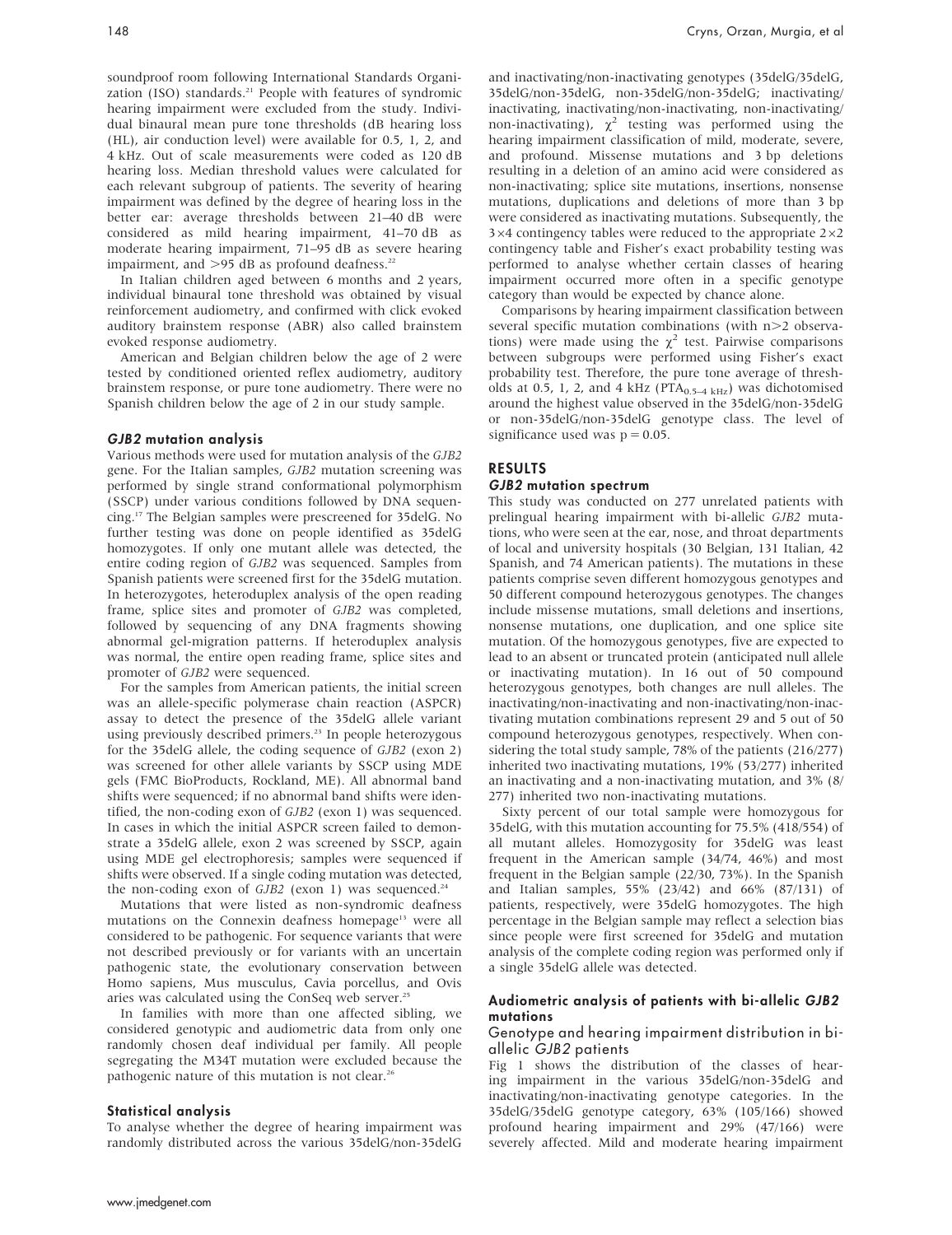

Figure 1 Distribution of the four classes of hearing impairment over the possible 35delG/non-35delG (A) and inactivating/non-inactivating (B) genotypes. The number of patients is indicated on the y axis.  $\chi^2$  testing indicated that a non-random association exists between the degree of hearing impairment and the mutation combination. For the inactivating/non-inactivating genotypes, a reduced contingency table was constructed, combining the mild and moderate category. Asterisks indicate significantly high relative frequency according to the Fisher's exact probability test.

was observed in  $\langle 1/166 \rangle$  and 8% (13/166) of 35delG homozygous people, respectively.  $\gamma^2$  testing indicated that the different classes of hearing impairment were not randomly distributed across the different genotype categories ( $\chi^2$ , 55.75 (df 6) and 66.19 (df 4) for the 35delG/non-35delG and inactivating/non-inactivating categories, respectively). To evaluate whether certain classes of hearing impairment occurred more frequently in combination with a certain genotype than would be expected on the basis of chance alone, Fisher's exact probability testing was performed. The 35delG/35delG genotype was significantly associated with profound hearing impairment and the inactivating/inactivating genotype category was significantly associated with profound and severe hearing impairment. In addition, the 35delG/non-35delG and non-35delG/non-35delG genotypes showed significant associations with mild or moderate hearing impairment and so did the inactivating/non-inactivating and non-inactivating/non-inactivating mutation combinations.

#### Comparison of threshold values between specific GJB2 genotypes

To determine whether sample differences existed between people with a similar mutation combination,  $PTA_{0.5-4 \text{ kHz}}$ values for 35delG homozygotes and for people with an inactivating/inactivating genotype were compared between countries. We found no significant difference between people from different countries in either the 35delG/35delG group  $(\chi^2 \text{ test})$  or the inactivating/inactivating mutation combination group  $(\chi^2$  test, data not shown). The threshold measurements of all 35delG homozygotes were therefore combined into one group to compare thresholds of people with different specific mutation combinations. The P5 (lower 5<sup>th</sup> centile of the 35delG/35delG patients) and P10 (lower 10<sup>th</sup> centile of the 35delG/35delG patients) PTA levels for the combined group were at  $\sim$  60 and 70 dB HL respectively (data not shown). As illustrated by fig 2, patients with 35delG/ delE120, 35delG/IVS1+1G.A, 35delG/L90P, 35delG/V37I, or V37I/V37I genotypes clearly showed significantly less severe hearing impairment with respect to 35delG homozygotes (Fisher's exact test). Remarkably, it was possible to show that some genotypes that occurred only once were also associated with significantly less severe hearing impairment compared to 35delG homozygotes (313del14/313del14,

W24X/313del14, L90P/V95M, R184P/IVS1+1G>A, L90P/ V153I, V63M/D159N, Y65X/L90V, V37I/R143W; fig 2). No significant differences were found between 35delG homozygotes and people with a 35delG/R143W, 35delG/E147K, 35delG/313del14, 35delG/W24X, 35delG/V95M, 35delG/ W77R, 35delG/E47X, 35delG/167delT, or 35delG/R184P mutation combination (fig 3). Although the genotypes 35delG/167delT and 35delG/R184P showed no significant difference with 35delG homozygotes when dichotomised around the highest value (fig 3), they did show a significant excess of cases with relatively mild hearing impairment when dichotomised around another value (respectively  $p = 0.006$ ) and  $p = 0.014$  when dichotomising around 51.25 dB for 35delG/167delT and 70 dB for 35delG/R184P). This is probably the consequence of the relatively wide variation in the degree of hearing impairment for these two genotypes. There was no substantial difference in thresholds between people with the same mutation combination coming from different countries (data not shown).

#### Comparison of threshold values between the various 35delG/non-35delG and inactivating/noninactivating genotypes with exclusion of genotypes that cause significantly less severe hearing impairment

Because some specific genotypes were associated with significantly less severe hearing impairment with respect to 35delG homozygotes, the statistically significant differences we noted in fig 1 could reflect the presence of less severe mutation combinations within specific subgroups. To assess this possibility, we repeated the analyses pertaining to fig 1, after excluding all the genotypes that had been found to be significantly less severe in comparison to 35delG/35delG (fig 2). After exclusion, it appeared that hearing impairment overall was still not randomly distributed across the various categories of 35delG/non35delG  $(\chi^2$  6.98 (df 2)) and inactivating/non-inactivating  $(\chi^2$  19.61 (df 2)) genotypes. Despite this finding, Fisher's exact probability testing indicated that each of the different 35delG/non-35delG genotypes separately did not occur more frequently in combination with certain classes of hearing impairment. Inactivating/noninactivating and non-inactivating/non-inactivating genotypes, however, were still significantly associated with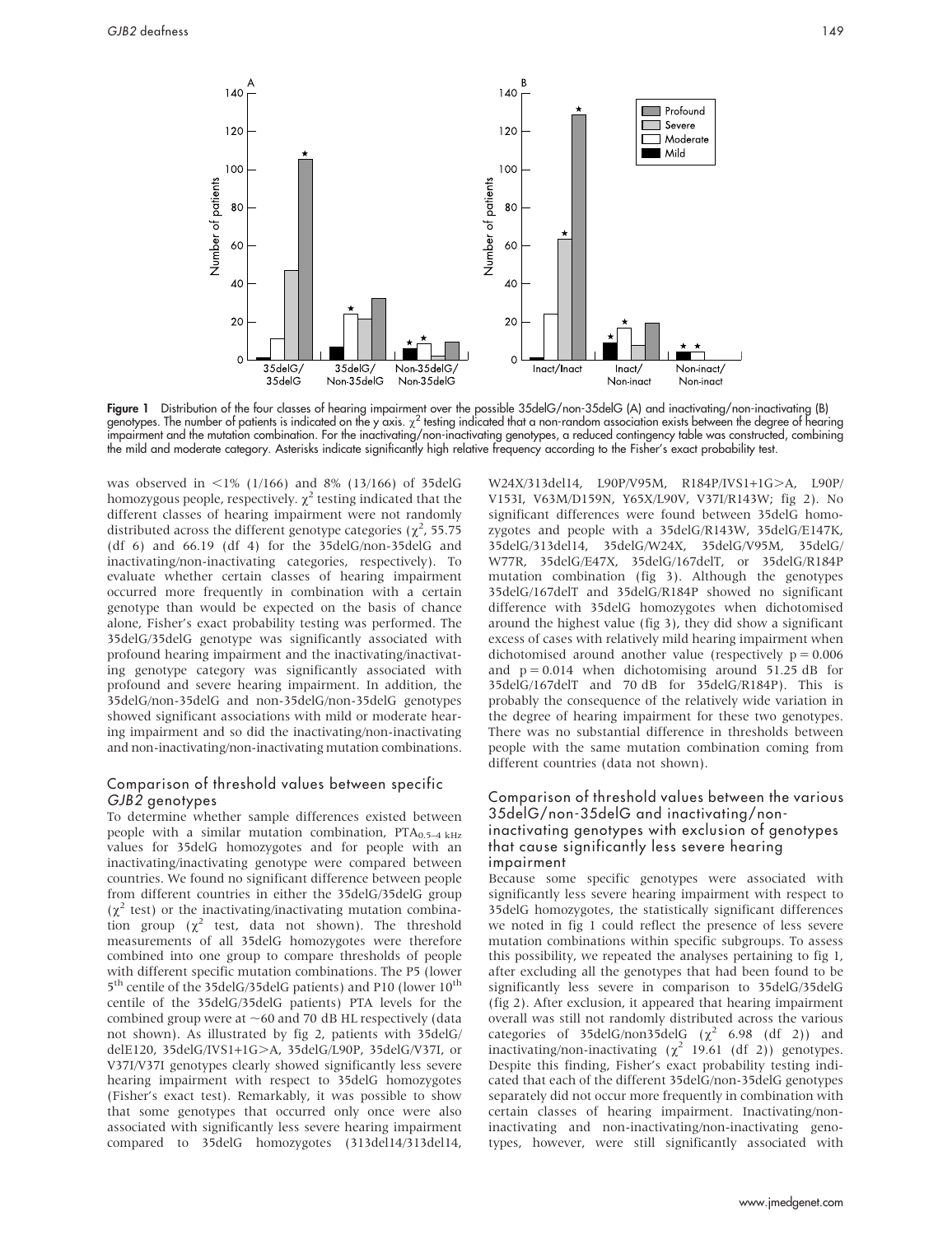

Figure 2 Binaural PTA<sub>0.5–4 kHz</sub> (dB HL) for 35delG homozygous patients compared with subgroups of patients with specific testable GJB2 genotypes that showed significantly less severe hearing impairment in comparison to 35delG homozygotes in Fisher's exact probability testing. The number of observations (n), the median value (dB HL) and the p value are indicated for each subgroup.

moderate hearing impairment, while all other significant associations indicated in fig 1B disappeared (fig 4).

Analysis of progression in bi-allelic GJB2 patients The threshold distribution in each nationality was similar (data not shown), as were age distributions across countries (median ages, 4–7 years; range, 0–67 years). We performed linear regression analysis of thresholds on age and found no

significant age effect on threshold with only one exception the Italian patients showed slight but significantly less severe hearing impairment with increasing age (data not shown). Because it can be difficult to reliably assess pure tone thresholds in very young children, we repeated regression analysis of the Italian sample after excluding patients aged  $<$ 2 years and found the threshold-age effect no longer significant.



Figure 3 This shows the same as fig 2, but now including the subgroup of patients with specific testable GJB2 genotypes who did not show significantly less severe hearing impairment in comparison to 35delG homozygotes in Fisher's exact probability testing. The number of observations (n), the median value (dB HL) and the p value are indicated for each subgroup. The PTA<sub>0.5–4 kHz</sub> values were dichotomised as described. Note that 35delG/167delT and 35delG/R184P show an excess of patients with remarkably mild degrees of hearing impairment.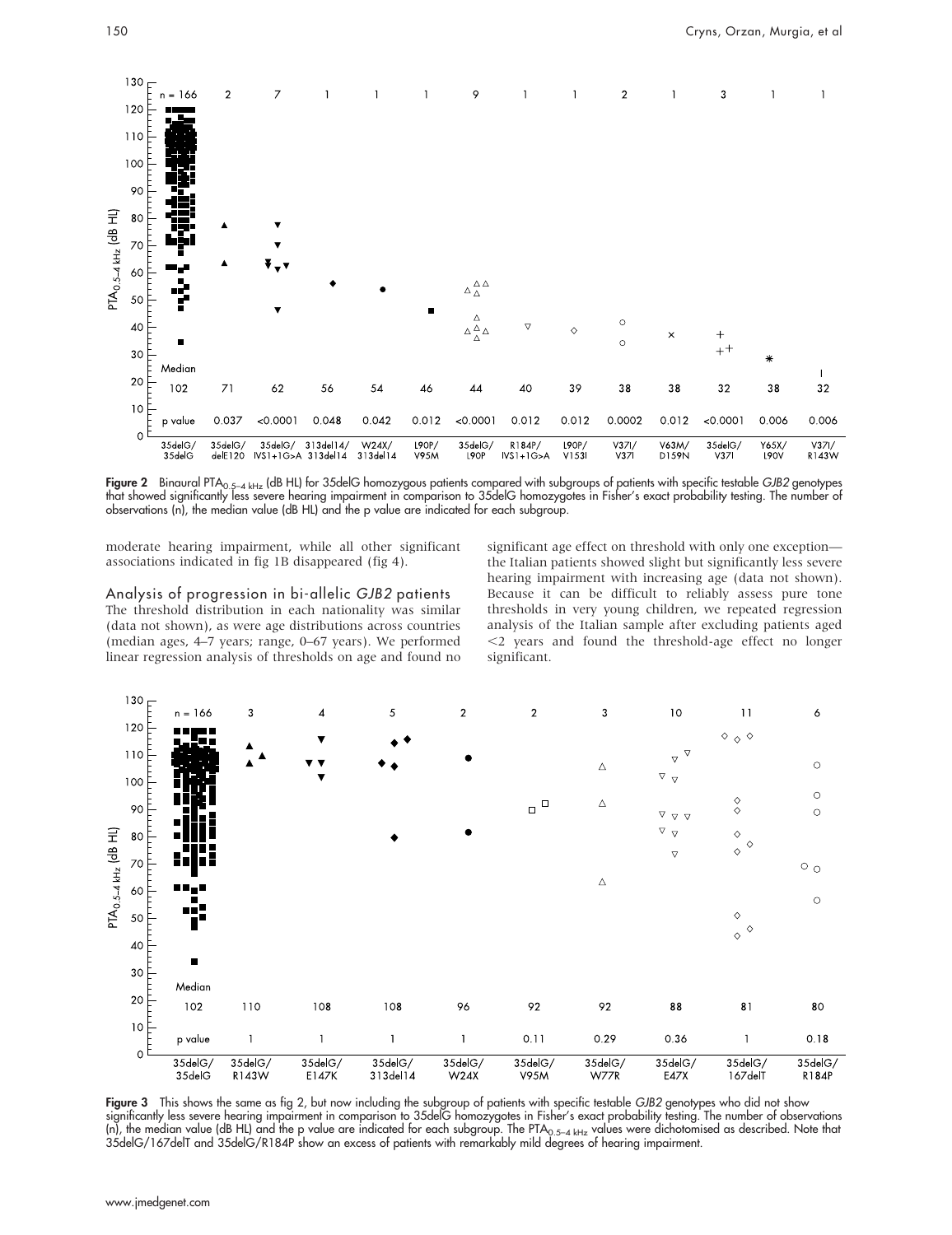#### **DISCUSSION**

Mutations in GJB2 account for up to 50% of prelingual recessive non-syndromic deafness in the white population. Screening of this gene is relatively easy, thereby allowing molecular diagnosis for non-syndromic deafness. In the present study, we investigated the audiological characteristics in a large number of GJB2 hearing-impaired people originating from Belgium, Italy, Spain, and the United States, to delineate potential genotype-phenotype correlations. Several interesting features emerged. Although hearing loss in people with two GJB2 allele variants ranged from mild to profound, the non-random distribution pattern of different categories of hearing impairment over the various 35delG/non-35delG (fig 1A) and inactivating/non-inactivating genotypes (fig 1B) suggested a correlation between the type of mutation and the severity of hearing impairment. Statistical analysis indeed confirmed that certain classes of hearing impairment occurred significantly more often in association with certain genotypes than would be expected by chance alone. As no significant difference existed in the degree of hearing impairment between people with similar mutation combinations originating from different countries, hearing thresholds in people with similar GJB2 genotypes were combined to analyse the effect of specific mutation combinations. Interestingly, 35delG homozygotes showed significantly more hearing impairment with respect to 35delG/delE120, 35delG/ IVS1+1G.A, 35delG/L90P, 35delG/V37I, and V37I/V37I genotypes (fig 2). A significant difference was also seen with a number of mutation combinations that occurred only in a single patient (313del14/313del14, W24X/313del14, L90P/ V95M, R184P/IVS1+1G>A, L90P/V153I, V63M/D159N, Y65X/L90V, V37I/R143W; fig 2). However, as the latter findings are based on a single patient, they should be interpreted cautiously and should be corroborated by additional data. The genotypes involving V37I and V153I raise questions. The V37I variant has been reported as a mutation and as a polymorphism,<sup>5 27-29</sup> and it seems to be relatively frequent in the Asian population. It was noted that the prevalence in the Asian hearing loss population is lower than expected based on the carrier-frequency.<sup>30</sup> Therefore, Bason et al<sup>30</sup> suggested that this discrepancy is caused by a distortion of the V37I frequency in the control population, a selection bias towards individuals with more severe hearing impairment, decreased penetrance, or the fact that V37I is a polymorphism but not a mutation. Also the pathogenic state of V153I is uncertain. It is listed as a rare polymorphism,<sup>13</sup> and valine at position 153 shows an average conservation between Homo sapiens, Mus musculus, Cavia porcellus, and Ovis aries. However, Kenna et al<sup>31</sup> reported that this variant may represent a mild recessive mutation and we detected it only once in 1348 Italian individuals who were screened for GJB2. If V37I and V153I are polymorphisms, it is not surprising that the hearing impairment of patients with a 35delG/V37I, V37I/V37I and L90P/V153I genotype was significantly less than that of 35delG homozygous patients. However, as we demonstrate in the present study that the phenotypic variability of GJB2 patients can largely be attributed to their genotype, it is possible that V37I and V153I are pathogenic variants leading to a mild phenotype.

A compilation of audiological data from previous studies confirms to some extent that specific relevant GJB2 genotypes are associated with relatively mild hearing impairment (for references see table 1). Like the present study, Janecke et al<sup>34</sup> found that the distribution of homozygotes for truncating GJB2 mutations and other genotypes among the categories of hearing impairment differed significantly. In addition, they reported that the distribution of genotypes with and without L90P differed significantly. They concluded that the L90P mutation in trans with any other recessive mutation is predominately associated with mild or moderate hearing impairment, thereby corroborating our results. Although their findings were variable, they suggested that hearing impairment in people cosegregating the 35delG/L90P genotype is progressive and may even be associated with episodes of sudden sensorineural hearing loss. Regression analysis on our 9 35delG/L90P compound heterozygotes (aged 1–35) failed to find significant progression (data not shown), not supporting the findings of Janecke et al, and none of these people reported episodes of sudden sensorineural hearing loss. Also Denoyelle et al<sup>19</sup> reported that the distributions of compound heterozygotes and 35delG homozygotes among the hearing-loss subgroups differed significantly, which is in



Figure 4 This shows the same as fig 1, but now with exclusion of specific genotypes that are associated with significantly less severe hearing impairment compared to the 35delG homozygous genotype as indicated in fig 2. The number of patients is indicated on the y axis.  $\chi^2$  testing indicated that hearing impairment classes were non-randomly distributed across the different 35delG/non35delG and the inactivating/non-inactivating genotypes. For both genotype categories, a reduced contingency table was constructed, combining the mild and moderate category as well as the 35delG/non35delG and non-35delG/non-35delG genotypes or the inactivating/non-inactivating and the non-inactivating/non-inactivating categories. Asterisks indicate significantly high relative frequency according to the Fisher's exact probability test.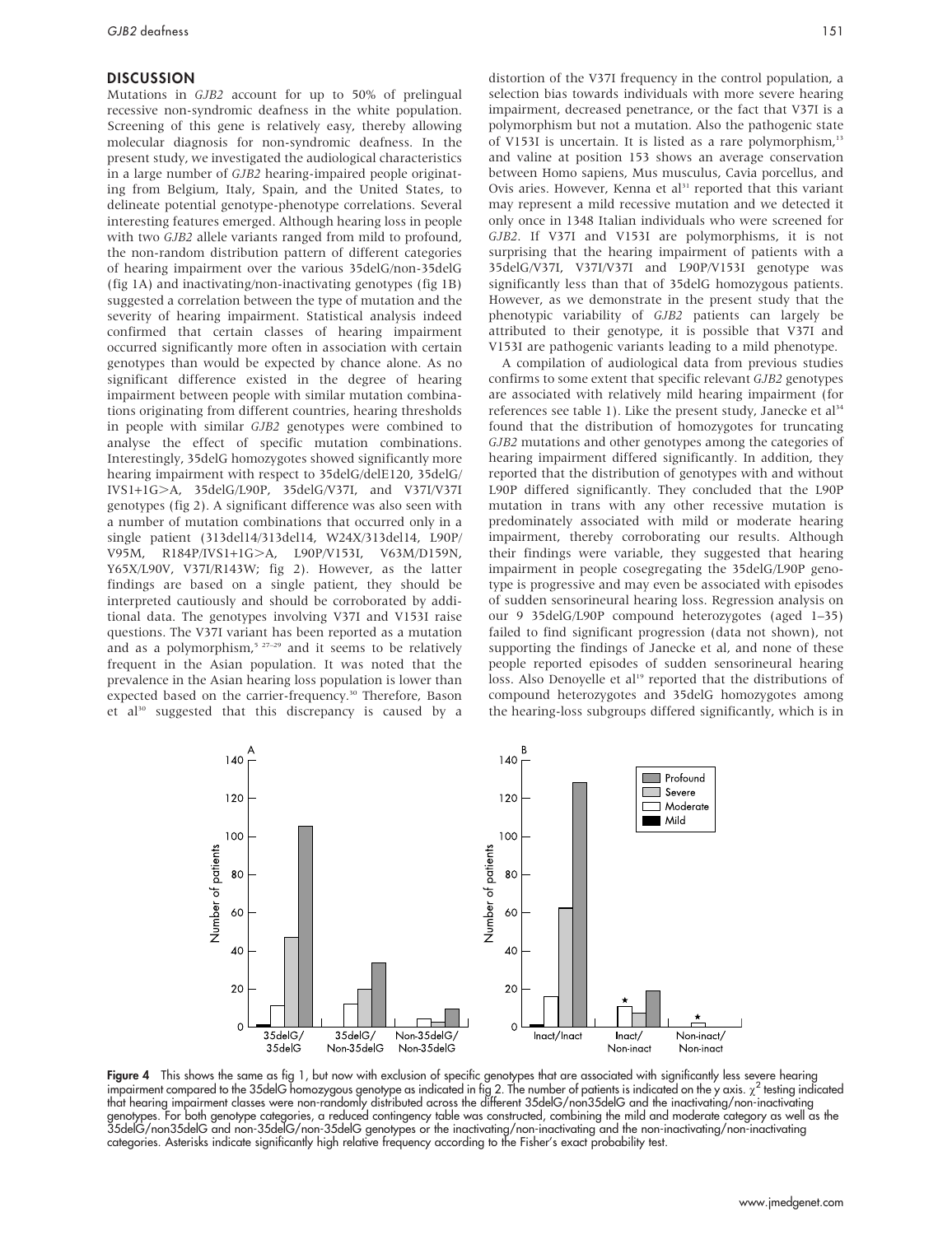Table 1 Overview of hearing impairment associated with specific GJB2 mutations as reported by previous studies. The upper panel represents mutations that are associated with significantly less severe hearing impairment with respect to 35delG homozygotes; the lower panel represents mutations that do not show significant differences with respect to 35delG homozygotes

| Genotype                          | This study                                   | <b>Previous studies</b>                                                                                       | <b>References</b> |
|-----------------------------------|----------------------------------------------|---------------------------------------------------------------------------------------------------------------|-------------------|
| 35delG/V371                       | Mi (3)                                       | Mi, Mo, Se (2), High frequency                                                                                | 29 32 33          |
| 35delG/L90P Mi (4), Mo (5)        |                                              | Mi, Mo (15), High frequency (2), Se (2), Pr                                                                   | 19 29 34 32 35-37 |
| 35delG/delE120Mo, Se              |                                              | Se $(2)$ , Se to Pr                                                                                           | 28 36 38          |
| <b>35delG/</b> Mo (6), Se         |                                              | Mo (3), Se, Pr (3)                                                                                            | 34 25 32 35       |
| $IVS1+1G > A$                     |                                              |                                                                                                               |                   |
| V37I/V37I                         | Mi, Mo                                       | Mi (2), Mo (4), Se, Se to Pr                                                                                  | 28-31 32          |
| 35delG/W24X Se, Pr                |                                              | Mo, Se (2), Pr                                                                                                | 36 37             |
| <b>35delG/E47X</b> Se (6), Pr (4) |                                              | Se, Pr (3)                                                                                                    | 31 32 36          |
|                                   | <b>35delG/167delT</b> Mo (3), Se (5), Pr (3) | Mo (4), Se (3), Pr (8)                                                                                        | 29 31 32 36 39 40 |
| 35delG/W77R Mo, Se, Pr            |                                              | Mo. Pr (13)                                                                                                   | 31 36 39          |
| 35delG/V95M Se (2)                |                                              |                                                                                                               |                   |
| $35$ del $G/$ Se, Pr $(4)$        |                                              | Se to Pr (3), Pr (6)                                                                                          | 6 34 32 38 39     |
| 313del14                          |                                              |                                                                                                               |                   |
| 35delG/R143W Pr (3)               |                                              | Pr                                                                                                            | 31                |
| 35delG/E147K Pr (4)               |                                              |                                                                                                               |                   |
|                                   | 35delG/R184P Mo (3), Se, Pr (2)              | Se to Pr (7), Pr (2)                                                                                          | 28 37             |
|                                   |                                              | The number of patients is indicated between brackets in cases where more than one patient with the respective |                   |

The number of patients is indicated between brackets in cases where more than one patient with the respective phenotype has been reported.

Mi, mild; Mo, moderate; Se, severe; Pr, profound.

line with our findings. However, they included several affected individuals from certain families, which can lead to a potential bias, due to a shared genetic background. The main difference with the current study is that they only made a classification based on the number of 35delG alleles and were not able to identify specific GJB2 genotypes that are associated with a remarkably mild phenotype. Based on their results they concluded that the hearing loss due to GJB2 could not be predicted, even within families. In the study of Cohn et al,<sup>18</sup> 167delT homozygotes were significantly more severely affected than 35delG homozygotes. Also, in this study multiple affected individuals from certain families were taken into account. In addition, they concluded that hearing impairment is very variable and suggested that other factors modify the phenotypic effects of GJB2 mutations. Considering previous publications on the GJB2 phenotype, some reports have given some evidence of a genotypephenotype correlation for GJB2, but these studies are limited compared to the current study.

In contrast to the above listed genotypes leading to mild hearing impairment, no significant differences could be detected between 35delG homozygotes and 35delG/ 313del14, 35delG/R143W, 35delG/E147K, 35delG/W24X, 35delG/V95M, 35delG/W77R, 35delG/E47X, 35delG/167delT or 35delG/R184P compound heterozygous genotypes (fig 3). These findings have also been confirmed by other studies to some extent (table 1), and the combined data indicate that GJB2 related hearing impairment is mostly determined by the specific mutation combination. Variation in hearing impairment within each genotype category suggests that environmental factors or modifier genes, or both, are also involved but their contribution appears to be less important.

The finding that some GJB2 genotypes are associated with significantly less severe hearing impairment compared with 35delG homozygous mutations suggests that the significant differences between the different 35delG/non35delG and inactivating/non-inactivating categories (fig 1) are mainly due to the presence of milder genotypes in some subgroups. We confirmed this subgroup effect by repeating our comparisons with the exclusion of these mild mutation combinations. After exclusion, most but not all of the significant differences had disappeared (fig 4). Based on these results, we believe that it is very likely that the inactivating/non-inactivating and non-inactivating/non-inactivating categories still included remarkably mild mutations after the present exclusion. In table 2, we have listed all genotypes that were detected in single people with moderate hearing impairment and  $PTA<sub>0.5-4 kHz</sub>>57.5 dB$ . These genotypes are not included in fig 2 because Fisher's exact probability testing only produced significant results between our group of 35delG homozygotes and single genotypes if the latter category was present in people with  $PTA<sub>0.5–</sub>$  $_{4 \text{ kHz}}$ <57.5 dB. Nevertheless, these genotypes might eventually be labelled as significantly less severe compared to the 35delG/35delG genotype if a second person with the same

> Table 2 List of mutation combinations in single patients showing moderate hearing impairment. Fisher's exact probability testing only produced significant results between our group of 35delG homozygotes and single genotypes if the latter category was present in people with  $PTA<sub>0.5–</sub>$  $_4$  kHz  $<$  57.5 dB. The genotypes listed below might eventually be labelled as significantly less severe compared to the 35delG/35delG genotype if a second person with the same genotype is tound and it both people have<br>PTA<sub>0.5−4 kHz</sub>≤83 dB

| GJB2 genotype     | PIA <sub>0.5–4 kHz</sub> |
|-------------------|--------------------------|
| 35delG/V84L       | 63                       |
| 35delG/M93I       | 61                       |
| 35delG/S138N*     | 70                       |
| 35delG/R184W      | 65                       |
| 35delG/N206S      | 65                       |
| W24X/R184P        | 58                       |
| <b>R32C/E47X</b>  | 59                       |
| <b>V84L/R184P</b> | 60                       |
| T123N/T123N*      | 60                       |

\*The pathogenic nature of S138N and T123N is not proven. S138N was not described previously, and T123N was reported as a change with an unknown relation to disease.<sup>13</sup> These variants were not found in 100 Belgian (S138N) or 400 American (T123N) control chromosomes respectively. The amino acids involved in both variants are not evolutionary conserved between Homo sapiens, Mus musculus, Cavia porcellus, and Ovis aries.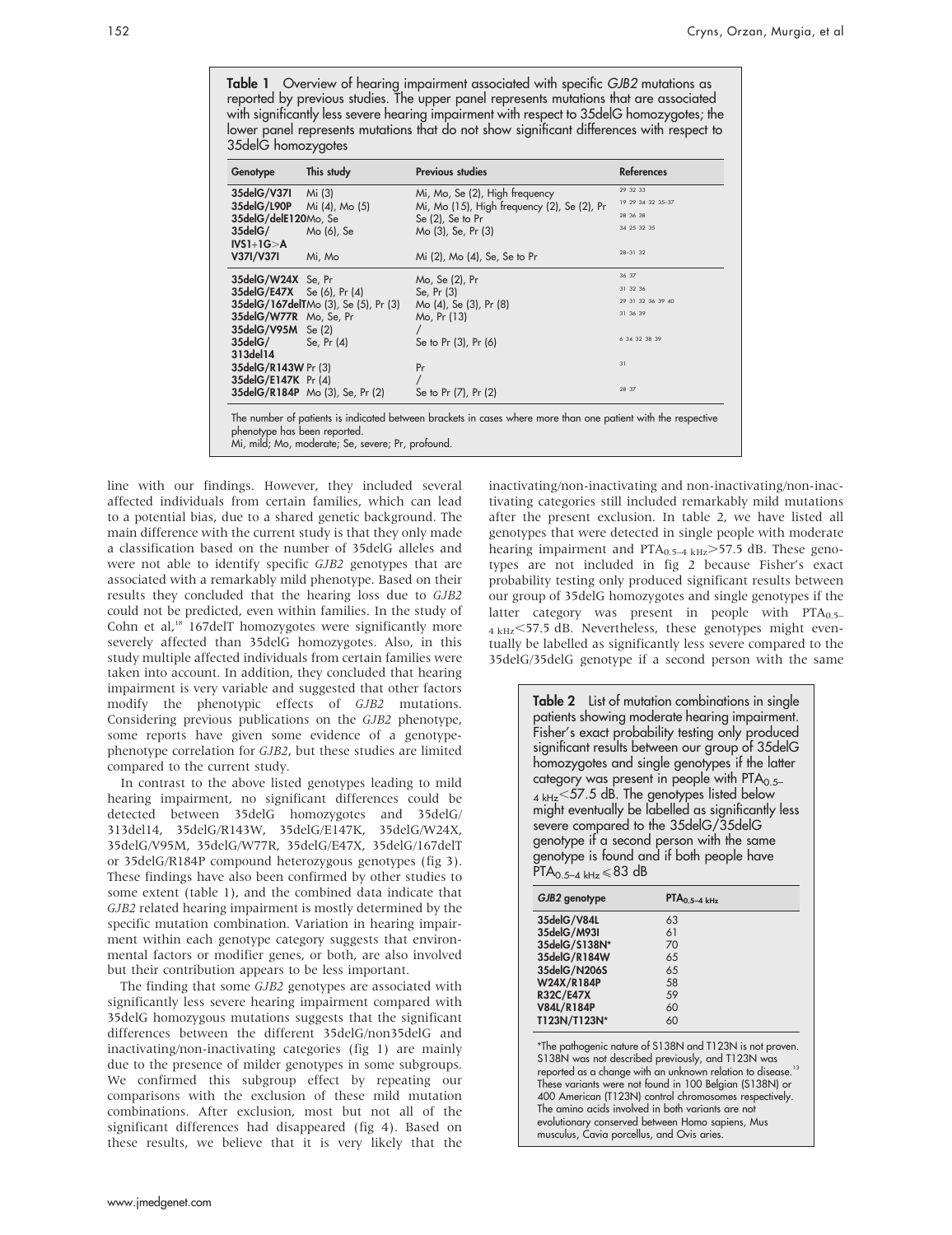| <b>Mutation</b><br>Effect on hearing impairment (current study) |                                                                                       | <b>Functional properties</b>          | <b>References</b> |
|-----------------------------------------------------------------|---------------------------------------------------------------------------------------|---------------------------------------|-------------------|
| 35delG                                                          | Mild to profound, with most patients showing severe or profound<br>hearing impairment | No expression                         |                   |
| $IVS1+1G > A$                                                   | Significantly less severe compared with 35delG                                        | No expression                         | 42                |
| <b>V371</b>                                                     | Significantly less severe compared with 35delG                                        | Complete loss of channel activity     | 43                |
| <b>W77R</b>                                                     | No significant difference compared with 35delG                                        | Complete loss of channel activity     | $43 - 46$         |
| <b>V84L</b>                                                     | Possibly associated with less severe hearing impairment                               | Conductance similar to wild-type CX26 | 43 47             |
| <b>L90P</b>                                                     | Significantly less severe compared with 35delG                                        | Complete loss of channel activity     | 41 43 48          |
| <b>V95M</b>                                                     | No significant difference compared with 35delG                                        | Conductance similar to wild-type CX26 | 47                |
| delE120                                                         | Significantly less severe compared with 35delG                                        | Complete loss of channel activity     | 43                |
| <b>R143W</b>                                                    | No significant difference compared with 35delG                                        | Conductance similar to wild-type CX26 | 47                |
| <b>R184P</b>                                                    | No significant difference compared with 35delG                                        | Complete loss of channel activity     | 43 48             |

genotype is found and if both people have  $PTA<sub>0.5–</sub>$  $_{4 \text{ kHz}}$   $\leq$  83 dB. It is thus possible that the list of genotypephenotype correlations described in the present report can be easily extended to additional genotypes. Our study clearly demonstrates the feasibility of identifying specific mild GJB2 genotypes based on audiometric data from a relatively small number of patients. We would recommend establishing a large multicentre study to collect such data from as many people with GJB2-related deafness as is possible. Additional data may also make it feasible to predict the expected degree of hearing impairment more accurately.

For some of the more frequent GJB2 mutations, including 35delG, V37I, W77R, V84L, L90P, V95M, delE120, R143W, R184P, and IVS1+1G>A, functional studies have been conducted. These studies analyse the expression and intercellular communication properties (including junctional conductance) of mutant CX26 protein in communication deficient cells (Xenopus oocytes, HeLa cells, or N2A cells). We attempted to relate results from these studies to our findings (table 3) but found this correlation difficult to make. For example, expression studies reveal that the 35delG and IVS1+1G.A mutations do not yield any detectable CX26 protein and mRNA respectively.<sup>41 42</sup> Based on this result, a reasonable expectation would be that both mutations would have the same effect on hearing impairment. However, we observed 35delG/IVS1+1G>A compound heterozygotes to have significantly ( $p<0.0001$ ) less severe hearing impairment compared to 35delG homozygotes. As the conclusion that there is no mRNA for the IVS1+1G $\geq$ A mutation is based on a  $DNA$  sequencing result, $42$  the presence of a very small amount of mRNA cannot be excluded, possibly providing an explanation for this discrepancy. Functional studies of the other mutants indicate that all are expressed with at most only a minor effect on translation. A complete loss of channel activity has been demonstrated for V37I, W77R, L90P, delE120, and R184P while V84L, V95M, and R143W mutant proteins induce a junctional conductance similar to wild-type CX26. There are numerous discrepancies between our data and these results (table 3), reflecting the limitations of in vitro systems when trying to mimic cellular conditions in the cochlea. Furthermore, these systems investigate junctional conductance and not changes in the pore structure that may influence permeability and gap junction properties.

Several studies have shown that CX26 forms homomeric and homotypic channels, but it may also interact with other inner ear connexins to form heteromeric and heterotypic channels.49 50 The formation and function of heteromeric and heterotypic channels have not been investigated. It is also possible that interactions with other unidentified inner ear proteins exist. At a minimum, these discrepancies between functional data and our genotype-phenotype data indicate that it would be useful to analyse the validity of in vitro systems as a model for in vivo conditions.

In conclusion, our results demonstrate for the first time on a systematic basis that people cosegregating specific GJB2 genotypes have significantly less severe hearing impairment compared with 35delG homozygotes. The delineation of this genotype-phenotype correlation, together with data obtained by large multicentre follow up studies, may be valuable within the framework of universal newborn hearing screening. The purpose of this screening is the early detection and habilitation of children with congenital hearing loss. As GJB2 accounts for up to 50% of non-syndromic recessive hearing impairment, mutation analysis of this gene is routinely carried out in many newborns with hearing impairment in many countries. Children with congenital hearing loss are often referred at the age of 1–3 months for follow up screening and therapeutic intervention.<sup>51</sup> Complementing physiological testing of hearing with the genotype-phenotype correlation we describe in this report may facilitate the selection of appropriate habilitation strategies for people with GJB2 related deafness. Furthermore, our study also demonstrates that GJB2 is clearly involved in mild and moderate hearing impairment, and we suggest that GJB2 mutation analysis is indicated in all patients with putative autosomal recessive non-syndromic hearing impairment, regardless of the severity of hearing impairment. In addition, the entire coding region as well as the splice site should be screened instead of only the recurrent mutations.

#### Authors' affiliations .....................

K Cryns, R L Snoeckx, C M Van de Heyning, G Van Camp, Department of Medical Genetics, University of Antwerp, Antwerp, Belgium

E Orzan, Otosurgery Unit, University Hospital Padua, Padua, Italy

A Murgia, E Leonardi, Department of Paediatrics, University of Padua, Padua, Italy

P L M Huygen, Department of Otorhinolaryngology, University Medical Centre St Radboud, Nijmegen, Netherlands

F Moreno, I del Castillo, Unidad de Genetica Molecular, Hospital Ramon y Cajal, Madrid, Spain

G Parker Chamberlin, H Azaiez, S Prasad, R A Cucci, R J H Smith, Molecular Otolaryngology Research Laboratories, Department of Otolaryngology, University of Iowa, Iowa City, USA

P J Govaerts, The Ear Group, Antwerp-Deurne, Belgium

P H Van de Heyning, Department of Otolaryngology, University of Antwerp, Antwerp, Belgium

This research was performed within the framework of the Interuniversity Attraction Poles program P5/19 of the Federal Office for Scientific, Technical, and Cultural Affairs, Belgium. This study was supported by grant G.0277.01 from the FWO (G Van Camp), NIH grant RO1- DC02842 (R J H Smith), and grants from the European Community (QLG2-CT-1999-00988), CAICYT of Spanish Ministerio de Ciencia y Tecnología (SAF99-0025), and the Spanish Fondo de Investigaciones Sanitarias (FIS 00/0244) (F Moreno and I del Castillo).

\*All authors contributed equally